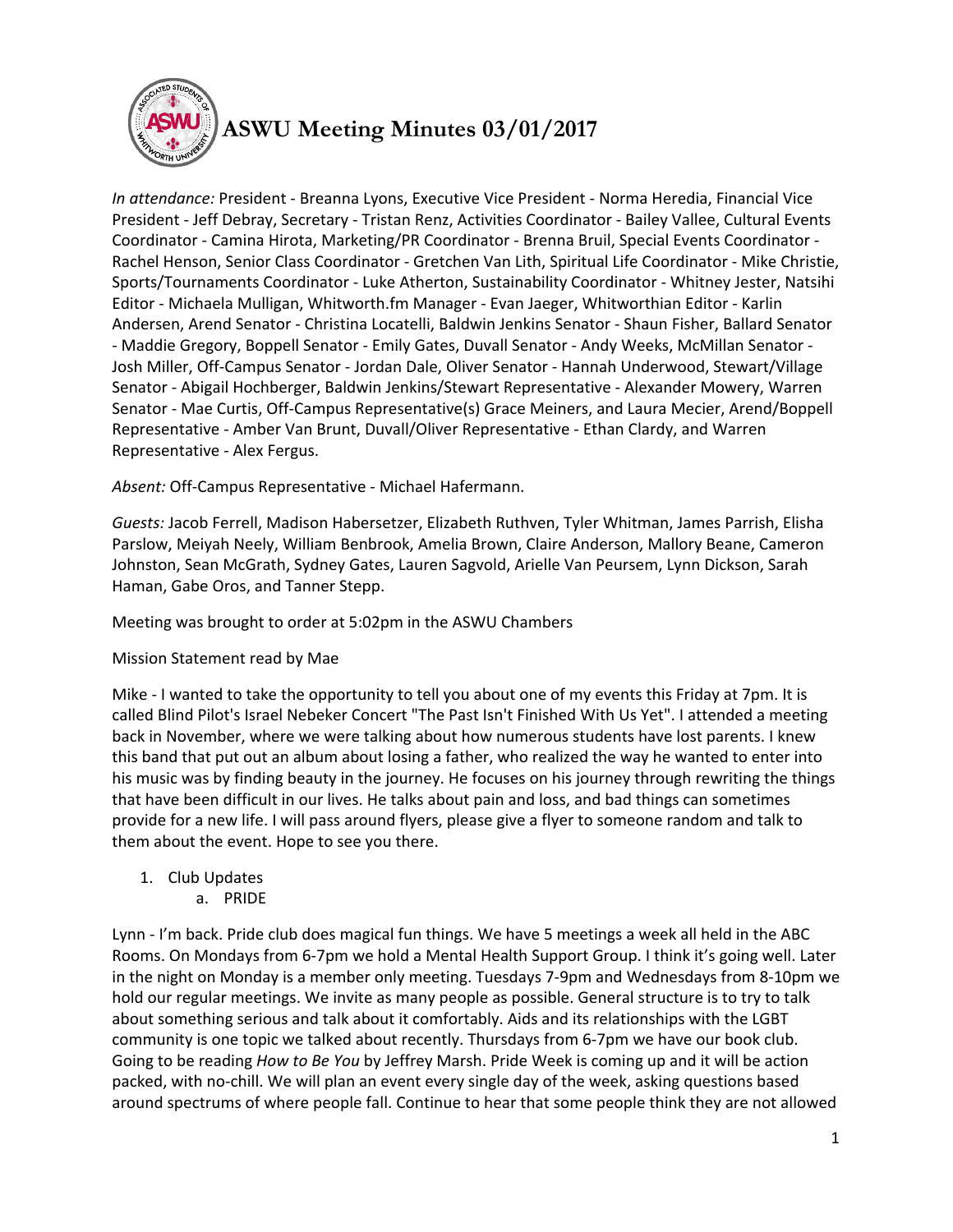to come to the meetings, and I wanted to reiterate that everyone is welcome to attend, especially mental health support group. Any questions?

Abigail - How would individuals get involved?

Lynn - Contact me by my email on the screen, or just show up to the meetings. Also, if they see me around campus, I would always be willing to talk with them.

Hannah - You guys don't meet on Friday?

Lynn - No, nothing on the weekends, unless it's an exciting event. We have seen that weekend nights don't work very well.

Josh - When is Pride Week?

Lynn - Week before or after the Day of Silence which is April  $21^{st}$ . We will plan this depending on our conversations with Jeffrey Marsh and what date he may be able to come to campus. He might be interested in coming the week before, so we could plan Pride Week that week.

Whit - Let me know when you know when that is? Earth Week is that time as well.

Lynn - Yes, we will work it out.

Jeff - Any other questions?

b. Student Symposium

Lynn - VP for Student Symposium. We have had a struggle with leadership this past year, because we are all running 20 different things. Our club puts on one event per semester. Kamau talked about the Civil Rights Movement. Not sure what we will do in April. I will be talking to the president. If you want to check us out, go to our Facebook group. Submissions for topics and presentations can be put in through there. Student Symposium is to encourage students to be nerdy about their subjects, studying or reading and share it with a larger group. Basically if you are doing research on something, you submit a proposal, and could be supported by our group.

Breanna - It's really cool to see your peers doing something like this, instead of just professors lecturing.

Shaun - Range of topics are not limited?

Lynn - Yes, it could be anything. First person who presented in Fall talked about the history of art forgery. You can pretty much do anything academically. Flowers, Smartphones, Underwater Basket Weaving, etc.

Shaun - How long do presentations need to be?

Lynn - 30-45 minutes. But, it doesn't have to be. You could use films and such, as well as lecture. Format is flexible so you can better engage the audience.

Brenna - April  $27<sup>th</sup>$  is the date you have booked.

Jeff - Any questions for Lynn?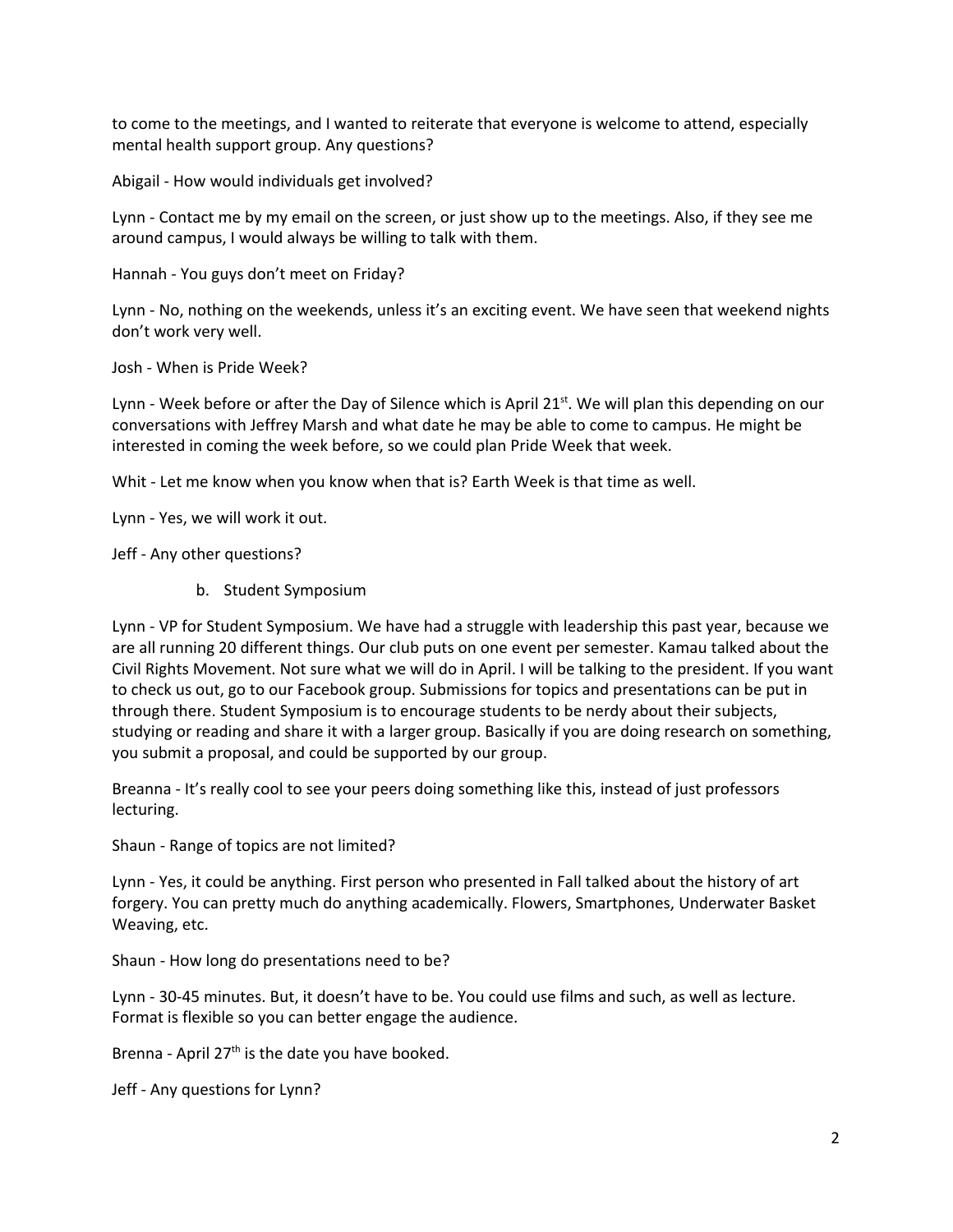2. Todd Sandberg- Professor Taizo Fujiki from Kwansei Gakuin University and Students

Todd - Hello everyone, I am the Director of Recreation Center on campus. It is a great fortune to have with us a group of students from Kwansei Gakuin University, who has been bringing students to Whitworth since 1993. I have had the great opportunity to bring Whitworth students to them as well, resulting in a great and long relationship. Professor Taizo Fujiki brings students to Spokane, who a majority are Childhood Education majors. While they are here they visit public and private school during the week and interact with students, kids and teachers to see what our Education System is like. A week from this Sunday, they also have a Q&A with the Teachers of Tomorrow. Next Friday at 7pm we are having some Dodgeball in the UREC and will be there for about an hour. They are very athletic so we may need some help. Also there will be a welcoming reception tomorrow in the Fieldhouse at 6:30pm to meet students and learn about Japan, if you're interested.

Professor Taizo Fujiki - You all look alike, Americans all look alike. (Laughs) I've never seen so many good looking people. I have been teaching for more than 25 years, and this is my highlight in the year, to come to America. We are here for 2 weeks. Very cold. My students are very good at English, as much as they can to introduce themselves. This is a great opportunity for them to speak in front of so many Americans.

- Foreign Exchange Students Introduced Themselves Individually -

Todd - Any questions for our friends from Japan?

Abbie - What is your favorite thing you have done so far?

Todd - They just arrived yesterday, so they haven't done much so far. But they went to the bookstore and got some apparel. They love when they come.

Guest - What changes you have seen in cultures?

Group - Food. They stumbled upon Taco Bell.

Jordan - Have you played Dodgeball before?

Group - Yes.

Unknown - Have you tried s'mores yet, and will you?

Group - No we haven't, but maybe.

Christina - What instrument do you play (to one female student)?

Unknown - Piano

Mae - What do you look forward to the most while being in America?

Group - Becoming and making friends.

Any questions for the Americans?

Unknown - What is the best beer in the states?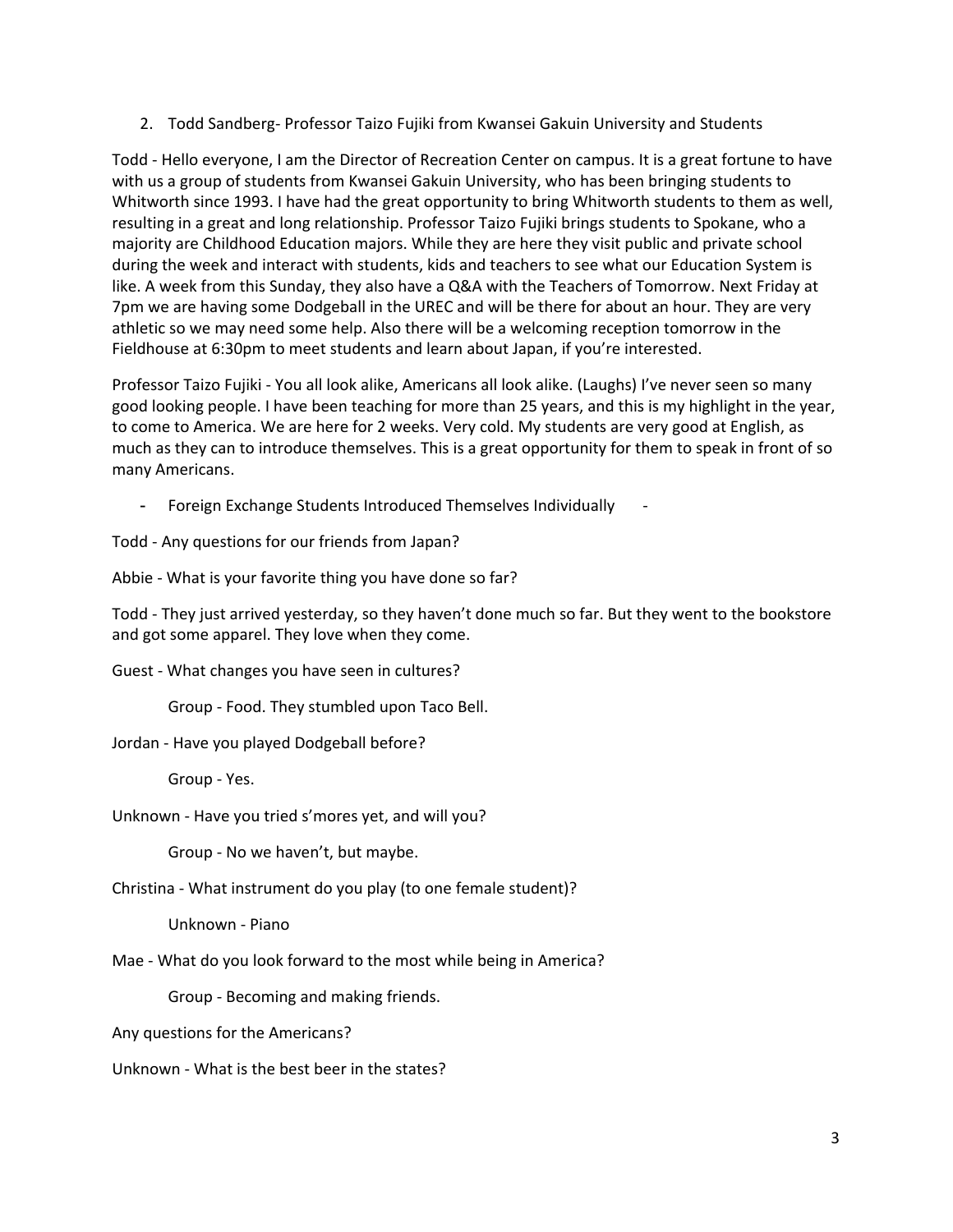Various responses.

Unknown - What do you recommend for Sodexo?

Various responses.

Todd - Thank you for the leadership and for having us here tonight.

3. Club Charter - Young Americans for Freedom

Gabe - President, Tanner - VP, Sean - Treasurer, and Jacob - Secretary

Gabe - Good evening, with the Charter, we broke it down into 3 slides. The first is purpose - Provide an open environment for any political orientation to discuss the issues going on in the US. We advocate for limited government, individual freedom, traditional values and a strong national defense. We plan to spread and protect conservative views. As far as student support, we have over 110 students who have expressed interest. Over 70 students come to our meetings. If anyone is here supporting YAF please raise your hands. Our meetings are on Wednesdays at 5pm.

Jacob - We plan to be activist. I have been in contact with Spokane Cares, where we would work on feeding homeless people, with working with the campus kitchen at Gonzaga. Veteran Community support as well through the Veterans Association. One thing we want to change is on the urban Frisbee golf course there is an American Flag, that people are throwing discs at. We are wanting to bring Speaker Angela "Bay" Buchanan to campus as well. We will hold open forum discussion, with views on all sides.

Gabe - You can find us on social media, Facebook and Instagram, as well as our email list. We put all of our events, advertisements and announcement on there, so if you are looking for info this is a good place to look. Any questions?

Jeff - Right now, it's a very politically active year. How do you see how you, as a political group, will garner student interests in the future?

Gabe - We are an ideological group, to protect conservative views, not political. I plan to have committees, with leaders serving for each committee, which will allow more people leadership opportunities without being on the official leadership team.

Josh - Do you draw a line between conservative or Republican?

Gabe - We hold right of center beliefs. We have Republicans, Libertarians, Independents, etc. All is welcome.

Amber - How do you plan to reach across the political spectrum?

Tanner - I think it can be as simple as having conversations with friends of opposing views. We will use word of mouth, as well as social media. There has been a lot of noise already about our group, our voice will get out there. If they want to know more, they can come to our meetings.

Gabe - Open forums and debate as well.

Dayna - How do you define traditional values?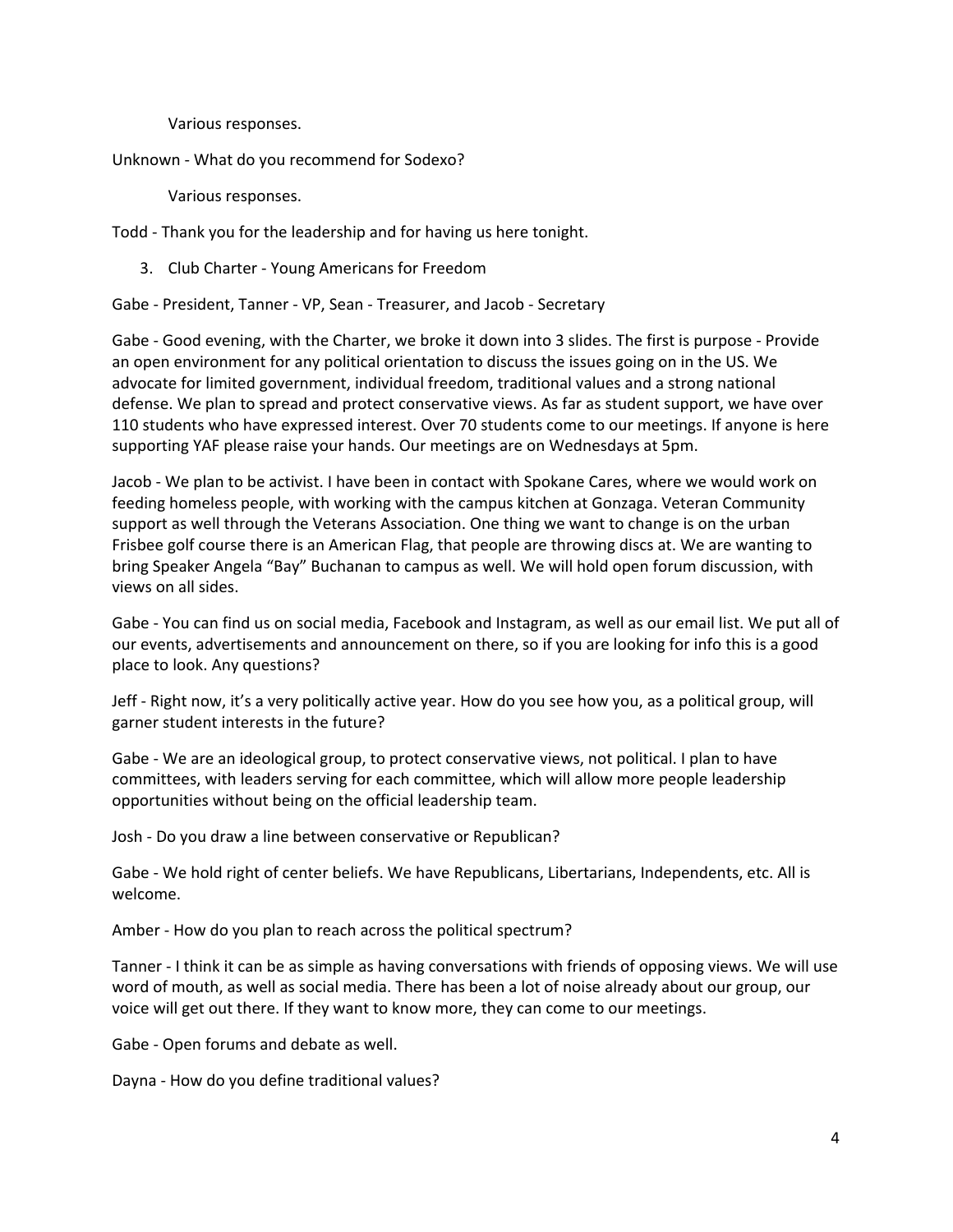Jacob - Reagan Conservative. A lot of us disagree with a lot with Trump's policies. Old term conservative values.

Gabe - What we were fighting for in the revolution, is what we stand for.

Tanner - Sharon Statement. Our board as well as members, plan to uphold those beliefs. Traditional values outlined are outlined in this statement.

Jacob - Bill of Rights is the most important fundamental values.

Sean - We also believe in the original interpretation of the Constitution.

Gracie - What do traditional meetings look like?

Gabe - We had a survey with feedback about different topics. Refugees was one of the most popular. Our meetings will be based around these topics and then at the end we will meet with committees. It will depend week by week as well.

Josh - Day and time of meeting?

Gabe - Wednesdays at 5pm.

Tanner - It's up for change though with the time, we may be changing it to fit better with more member's schedule for Spring.

Breanna - I loved having all these people here. Thank you.

Jeff - Any other questions?

- Club Officers Step Out -

Jeff - Any more conversation, motions, further questions? The Club Charter Committee did recommend chartering the club as they have a significant membership base and student interest.

Shaun - I think in response to the survey results, this club is a very good way to give conservative students that voice they have been looking for to express their opinions. This will give them a place to do that.

Alex M - Clarifying question: this would be the only ideologically conservative club on campus?

Jeff - Yes

Andy - I agree with survey results that we received to allow students to have their opinion. But with regards to open debates, they won't be able to have a open dialog voice if they are a closed groups.

Breanna - Connection to Political Science Department would help with that.

Laura - Only concern would be having the club sustained. This year was very political, and people are getting involved, but may not always be the case.

Abbie - Do they have an advisor?

Jeff - Yes, Dr. Mike Ingram in Communications.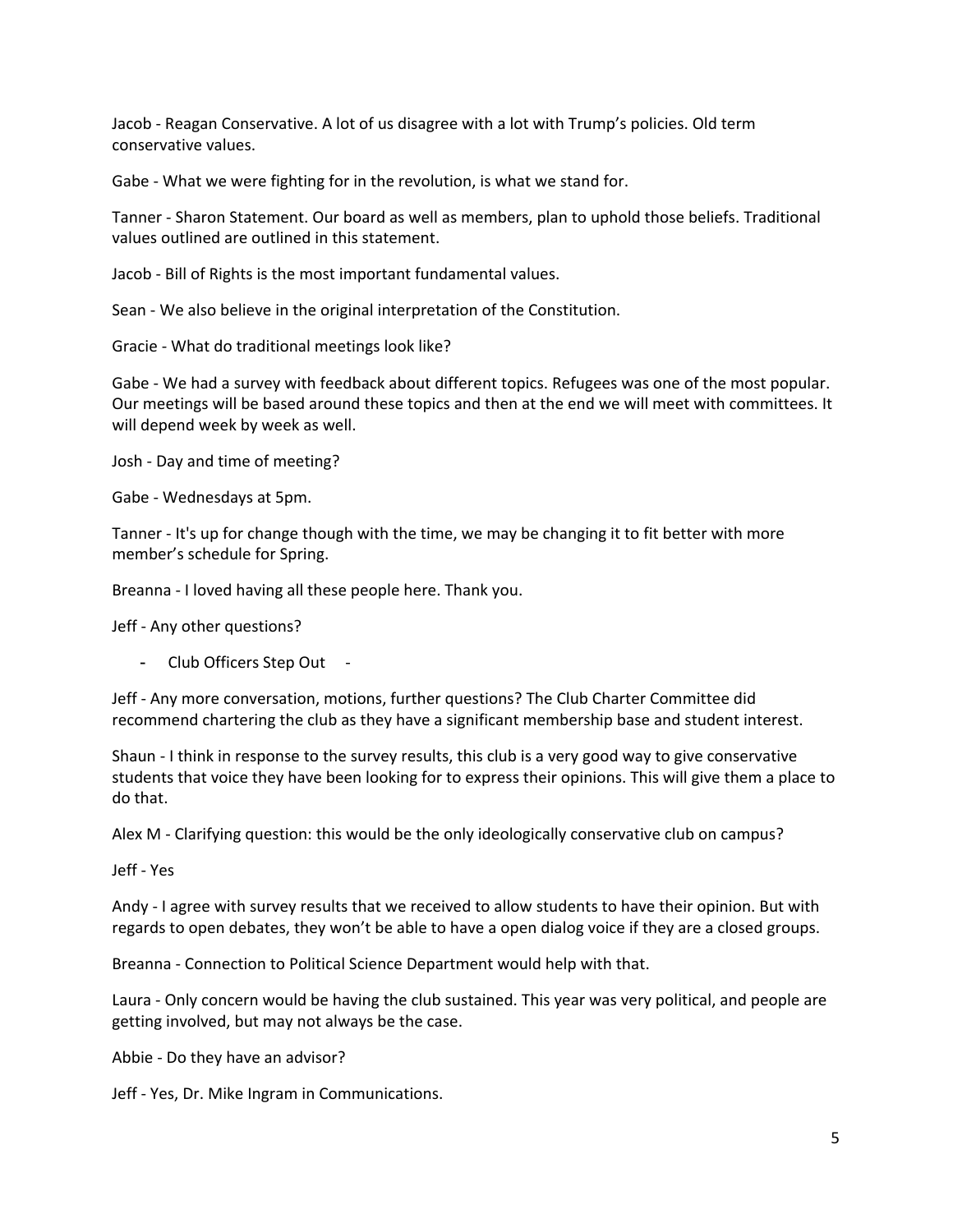Luke - There are no regulations with the view that could be expressed?

Jeff - Only regulation is with speakers, but no we don't have to have an opposite group on campus.

Luke - They don't have to reach out to a diverse group, because this will allow students with these views a option to engage in conversation.

Josh moves to Charter the Young Americans for Freedom Club, Alex F seconds, approval unanimous.

4. Text Muse Feedback - Brenna Bruil

Brenna - Basically one of the professors here on campus, Pete Tucker, created an app called Text Muse. Everyone please pull out your phones and download the app, if you haven't already. I would like feedback right now. The app we are using right now is really expensive and there wasn't a lot of engagement this year, so as a result we have decided not to renew it next year. With this app, we keep the same person controlling the app and fixing the glitches. He can make the app what we want, and he can make changes as we see fit. Email me with any concerns or feedback please as well after this meeting.

Elisha - It's really easy to use, and every group can have their own page and provide information. Then students can send it to others through text and such.

Shaun - I know there is a very small population of Windows Phone Users, but is there a possibility to get the app on the Windows App Store?

Elisha - It's not possible.

Lynn - Pride has started to use it. Main thought thus far is it seems more like coupon based than event based, but that's probably of who's on it this far. I was wondering about the occurring events also, such as weekly meetings and how that would work.

Tristan - Only concern is that anyone can add an event to the app, which I could see a problem with.

Rachel - Are people not using the current one because it's an app, or because of the app itself? Is this to take the place of emails, or to replace the app?

Brenna - Difference is, it's free. Since it has coupons and stuff, it may get students to use it more. They don't have to go on the current one currently for anything. Businesses advertising will get more people on there. The app is hard, and to get people looking at it.

Hannah - Just crashed three times when I was on it.

Bailey - We have been talking a lot about giving students incentives at events. Coupons are a great way for that. College students are always looking for a discount.

Jordan - Would be cool to have coupons for event sharing to increase participation.

Lynn - I like the fact that you can uncheck certain categories. With emails I think you can't censor it, but with the app you can and that's pretty cool.

Alex F - Is there a way to get notifications?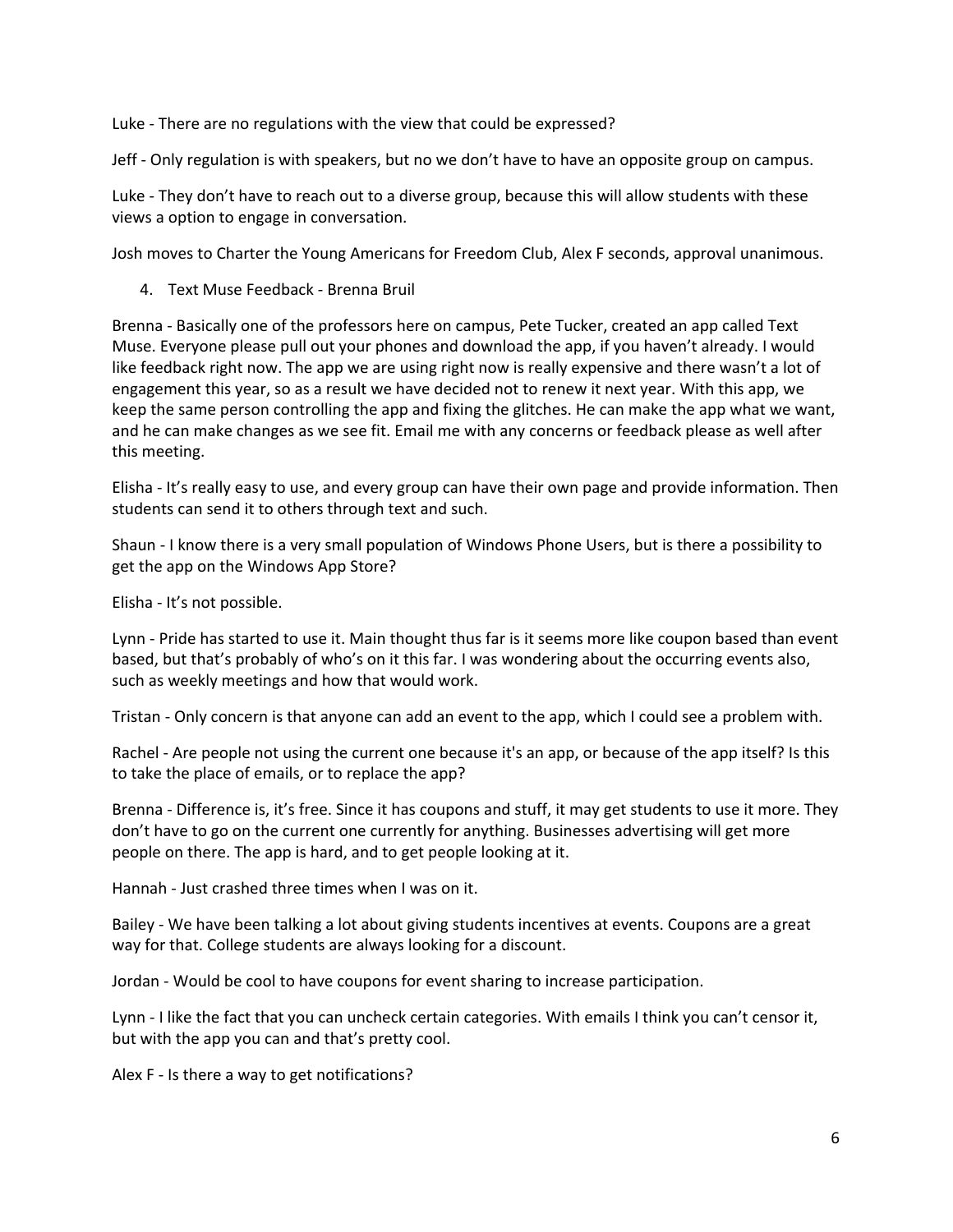Elisha - Every so often you get notifications, and you can turn it off at anytime.

Breanna - Would there be a way to draw a geofence, where if you went to an event you could get a coupon. That would be pretty cool. I know the company we use now could not do one smaller than Whitworth Campus entirely, but I don't know what our computer science could do?

Brenna - Ill suggest it.

Lynn - In general, Retro Donuts would be all providing coupons.

Breanna - Any other thoughts please email them to Brenna.

Brenna - Pete is coming in 2 weeks to the meeting. Please come prepared, so that we can implement it. We want this to work. Be ready to ask him questions.

5. Reports & Vibes

Bailey - Jen Cober tomorrow and she just let me know she will be bringing an opener. 8pm in the MPR. She was on the Mindy Project and Anger Management. Going to be lots of fun.

Hannah - Oliver is doing an event, dessert in the MPR on March  $17<sup>th</sup>$  from 7-9pm. This is a benefit For World Relief. Bring money.

Jordan - Overwhelming sadness for no candy in Breanna's office.

Breanna - I have no car. If you want to take me, I will buy some.

Karlin - My staff parades me for candy, Costco has great bulk bags.

Whit - Breanna is doing the wasted challenge so she can't buy anything in packaging. Transition into tonight starts the Wasted Project tonight at 7pm in the MPR. Share the website please, where this a resource for anyone with questions.

Breanna - Whit has been working so hard in the past week, so please give her some love.

Whit - This event has a spectrum of commitment levels, so please let people know they don't have to do all in.

Christina - Spring and Shout is on March 18<sup>th</sup> from 8-11pm in the Crow's Nest. Food and Photo Booth. Please make it your primetime. We also have a Facebook Event so feel free to go on there and share that.

Norma - Specific attire?

Christina - Spring clothes, whatever you feel.

Alex F - March 23<sup>rd</sup> at 7pm in the RTT the Students for Life will be showing a documentary called Hush. No sides taken on the issue of Reproductive Rights. After the viewing, we will have a discussion afterwards.

Norma - Who's on the Panel?

Alex F - It will be the club officers. They are sending us some information, so we probably will not have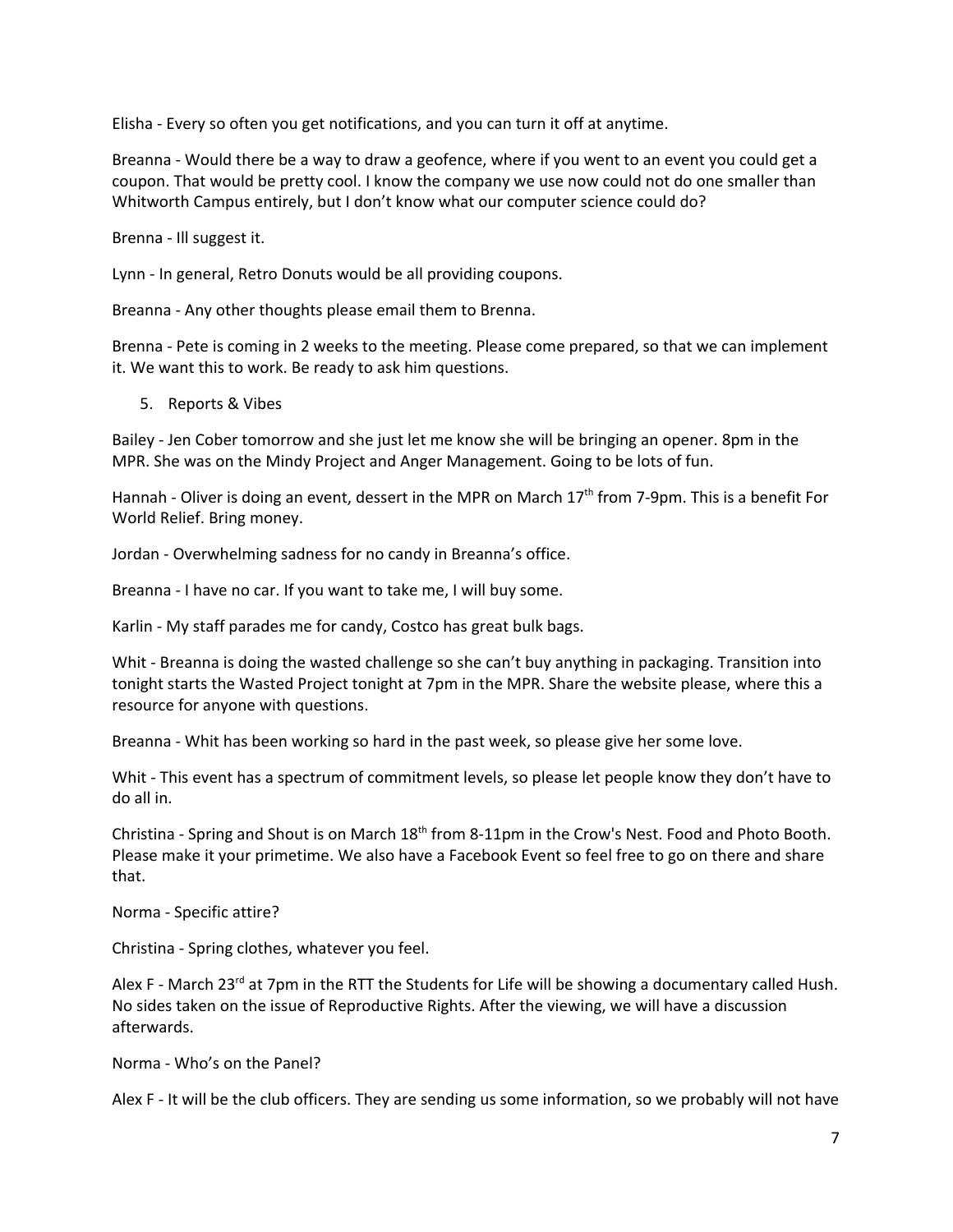any professors. The documentary came out in Canada, and they are giving us answering to the questions they provide. Looks pretty awesome.

Andy - Duvall Drive In is April 28th. We are still working on picking a movie, but we want to find a movie that we have to get the rights for, so a newer film. Thinking the new Beauty and The Beast Movie, or Moana.

Gretchen - Each year the Senior Class donates a gift to the University. It was just confirmed that the Senior Gift will be a hammock hangout, which is basically a pole in the middle with hooks to hang around in a circular formation. Location will be between Arend and the Library. This will be in memory of Craig Dobis. Spread awareness for this, and seniors are asked to donate to the cause. Please help get the word out.

Bailey - Do you know when it would go up?

Gretchen - Probably in the Summer? It will also be hang your own hammock.

Breanna - Prepare your dorms by buying a hammock or two.

Luke - Cash for Trash is the 23th as well. Trivia with cash for answers where you can win as a team. Please put this in your newsletters, spread the word and advertise hard. 6pm on the 23<sup>rd</sup> in the MPR, might be in dining hall. All trivia will be covered.

Amelia - Just this past Monday, HEAT turned in a Tobacco and Smoke Free Grant. If we get this grant, we will get \$20,000 to propose a smoke free policy change for campus. We will find out in May.

Camina - Diversity Monologues are coming up very soon. Thursday, March 16<sup>th</sup> at 7pm. Whit has submitted a dialog. I have got to hear a couple. Please support the people you share this campus with.

Alex F - People I know are preoccupied with RA apps, learning better study habits, and had let go of the 4.0 dream.

Rachel - Phil Wickham concert this weekend. I have sold 85 tickets already. Have you heard about any additional people wanting to go? Should I buy anymore? I think I'll buy 20 more. They are for sale at the Info Desk for \$5 a piece. Unplugged is Next Friday. If you know anyone who wants to perform, tell them to contact me. 8pm in the MPR.

Evan - All of the Radio Programs started last week. Listen to them. One tonight that is featured in the Whitworthian, is Steve Dating. Steve goes on a date with a new girl every week. 9pm on Wednesdays.

Elisha - We have trips going on every weekend. Night snowshoe hike and ski van this weekend. Spring Break trip to all over California, with spaces still available. Going across the state from north to south. Whitworth Outdoors website has a lot of information if anyone is interested.

## 6. EVP

Norma - I sent out an email about the bylaw changes. I hope you all got a chance to read over it. Any voice to this?

Breanna - We need to vote on this and make it official.